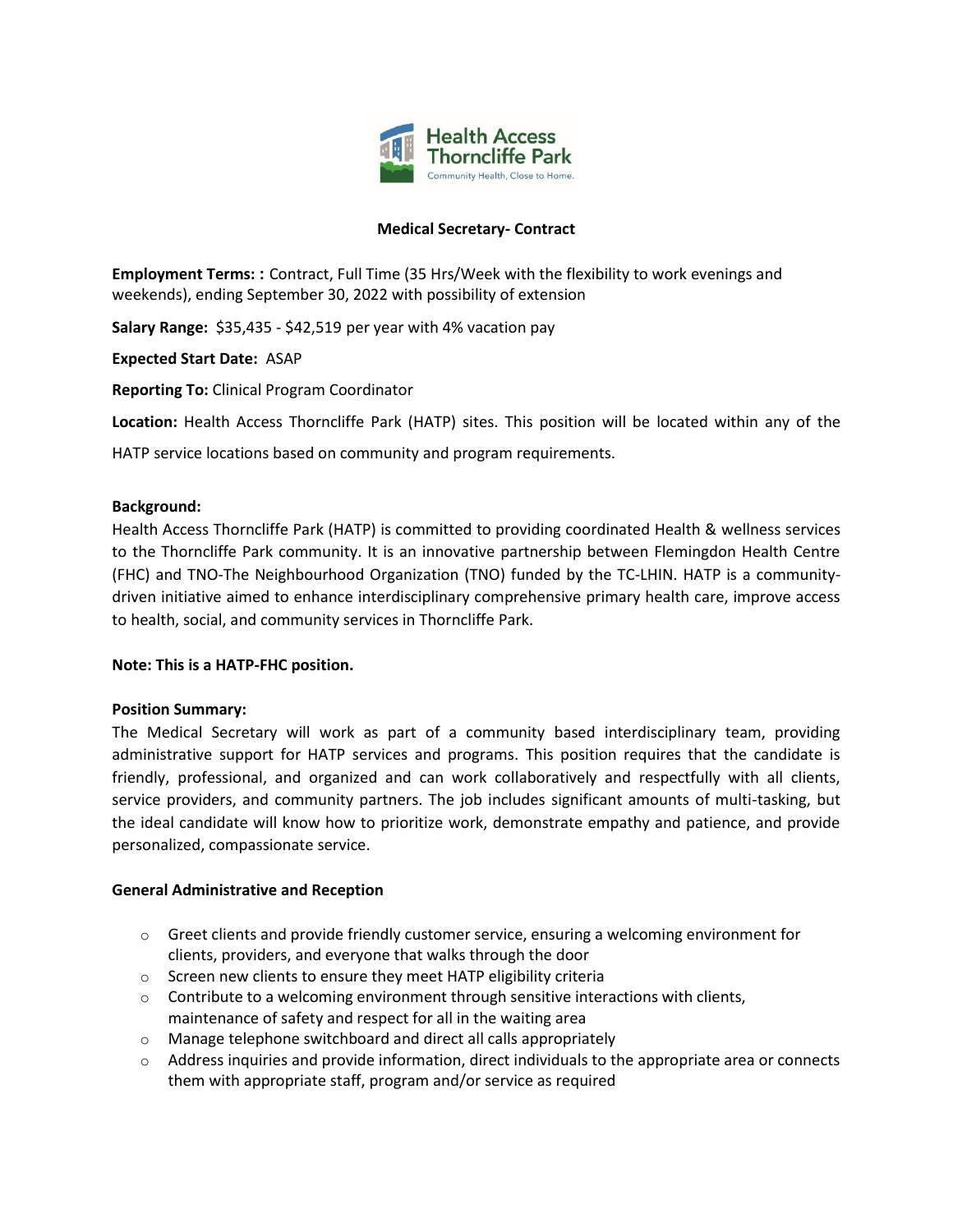- $\circ$  Manages challenging situations in person and on the phone maintaining a calm and collected behaviour and applying de-escalation/defusing techniques
- $\circ$  Manage service-related correspondence, including email, scanning, fax, and mail
- $\circ$  Schedule and maintain appointment calendars and book meeting rooms and/or spaces
- o Monitor inventory of office supplies and order as required
- o Provide cross coverage for other admin staff during lunch breaks, vacation, etc.

### **Administrative Support for Primary Health Care and Allied Health Providers**

- $\circ$  Respond to the administrative needs of primary health and allied health teams including scanning, faxing, photocopying, filing tasks, taking meeting minutes, developing flyers
- $\circ$  Manage provider schedules on electronic medical records, confirm client appointments, tests, referrals, follow-ups and manage client-related correspondence
- o Maintain a specialist provider contact list
- $\circ$  Provide basic admin support for group program delivery and manage client referral lists/waitlists for programs and services

#### **Data Collection / Documentation**

- $\circ$  Support the registration process of new clients and ensure data is updated
- $\circ$  Complete and maintain accurate documentation, including in electronic medical record system, PS Suite
- $\circ$  Support the analysis of data and relevant information to compose reports, compile statistics, and prepare letters, memos, and agendas

#### **Organizational Responsibilities**

- o Participate in the committees, team meetings and program delivery of HATP
- $\circ$  Participate in continuing education activities and assist in the in-service training of employees
- $\circ$  Participate in continuous quality improvement initiatives and make a recommendation for policy and/or procedural improvements
- $\circ$  Support HATP student and volunteer placement programs and collaborative partner initiatives at HATP Sites
- $\circ$  Other activities as assigned by the Clinical Program Coordinator, or other HATP leadership

## **Skills and Qualifications:**

- $\circ$  Secondary School Diploma or equivalent. Post-secondary education an asset.
- $\circ$  Medical Secretary certificate or equivalent and experience working in a health care setting
- o Excellent interpersonal, oral/written communication skills
- $\circ$  Demonstrated cultural competency and experience working with diverse communities and newcomer populations
- $\circ$  Knowledge of and commitment to anti-racist and anti-oppressive principles and practice
- $\circ$  Experience working with an electronic medical record system preferably PS Suite
- o Working knowledge of medical terminology
- o Proficiency in computer applications including Windows, Microsoft Office programs, email and technical competency in the use of office equipment (including photocopier/fax, phone system)